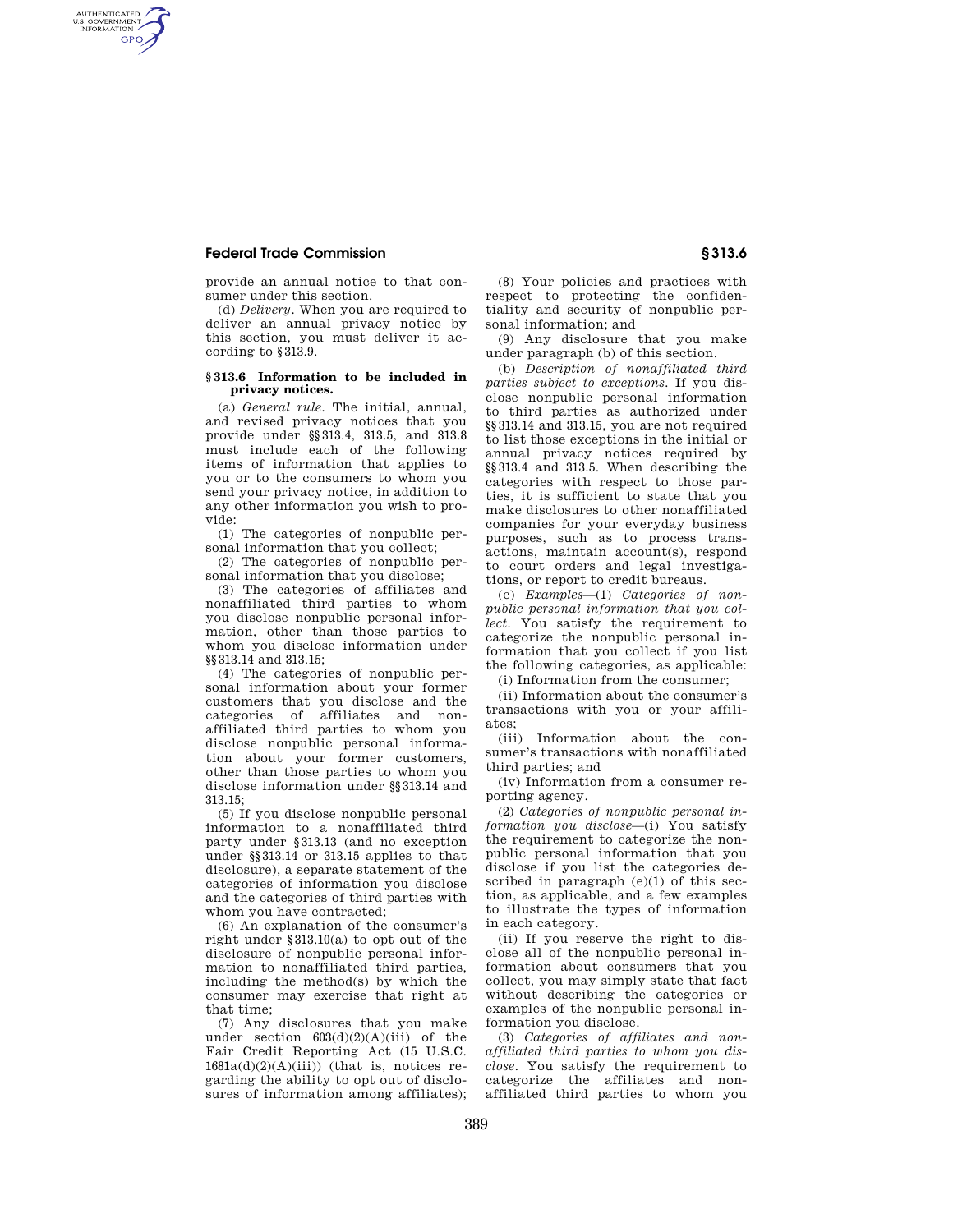disclose nonpublic personal information if you list them using the following categories, as applicable, and a few applicable examples to illustrate the significant types of third parties covered in each category.

(i) Financial service providers, followed by illustrative examples such as mortgage bankers, securities brokerdealers, and insurance agents.

(ii) Non-financial companies, followed by illustrative examples such as retailers, magazine publishers, airlines, and direct marketers; and

(iii) Others, followed by examples such as nonprofit organizations.

(4) *Disclosures under exception for service providers and joint marketers.* If you disclose nonpublic personal information under the exception in §313.13 to a nonaffiliated third party to market products or services that you offer alone or jointly with another financial institution, you satisfy the disclosure requirement of paragraph (a)(5) of this section if you:

(i) List the categories of nonpublic personal information you disclose, using the same categories and examples you used to meet the requirements of paragraph  $(a)(2)$  of this section, as applicable; and

(ii) State whether the third party is:

(A) A service provider that performs marketing services on your behalf or on behalf of you and another financial institution; or

(B) A financial institution with whom you have a joint marketing agreement.

(5) *Simplified notices.* If you do not disclose, and do not wish to reserve the right to disclose, nonpublic personal information about customers or former customers to affiliates or nonaffiliated third parties except as authorized under §§313.14 and 313.15, you may simply state that fact, in addition to the information you must provide under paragraphs  $(a)(1)$ ,  $(a)(8)$ ,  $(a)(9)$ , and  $(b)$ of this section.

(6) *Confidentiality and security.* You describe your policies and practices with respect to protecting the confidentiality and security of nonpublic personal information if you do both of the following:

(i) Describe in general terms who is authorized to have access to the information; and

(ii) State whether you have security practices and procedures in place to ensure the confidentiality of the information in accordance with your policy. You are not required to describe technical information about the safeguards you use.

(d) *Short-form initial notice with opt out notice for non-customers*—(1) You may satisfy the initial notice requirements in §§313.4(a)(2), 313.7(b), and 313.7(c) for a consumer who is not a customer by providing a short-form initial notice at the same time as you deliver an opt out notice as required in §313.7.

(2) A short-form initial notice must:

(i) Be clear and conspicuous;

(ii) State that your privacy notice is available upon request; and

(iii) Explain a reasonable means by which the consumer may obtain that notice.

(3) You must deliver your short-form initial notice according to §313.9. You are not required to deliver your privacy notice with your short-form initial notice. You instead may simply provide the consumer a reasonable means to obtain your privacy notice. If a consumer who receives your shortform notice requests your privacy notice, you must deliver your privacy notice according to §313.9.

(4) *Examples of obtaining privacy notice.* You provide a reasonable means by which a consumer may obtain a copy of your privacy notice if you:

(i) Provide a toll-free telephone number that the consumer may call to request the notice; or

(ii) For a consumer who conducts business in person at your office, maintain copies of the notice on hand that you provide to the consumer immediately upon request.

(e) *Future disclosures.* Your notice may include:

(1) Categories of nonpublic personal information that you reserve the right to disclose in the future, but do not currently disclose; and